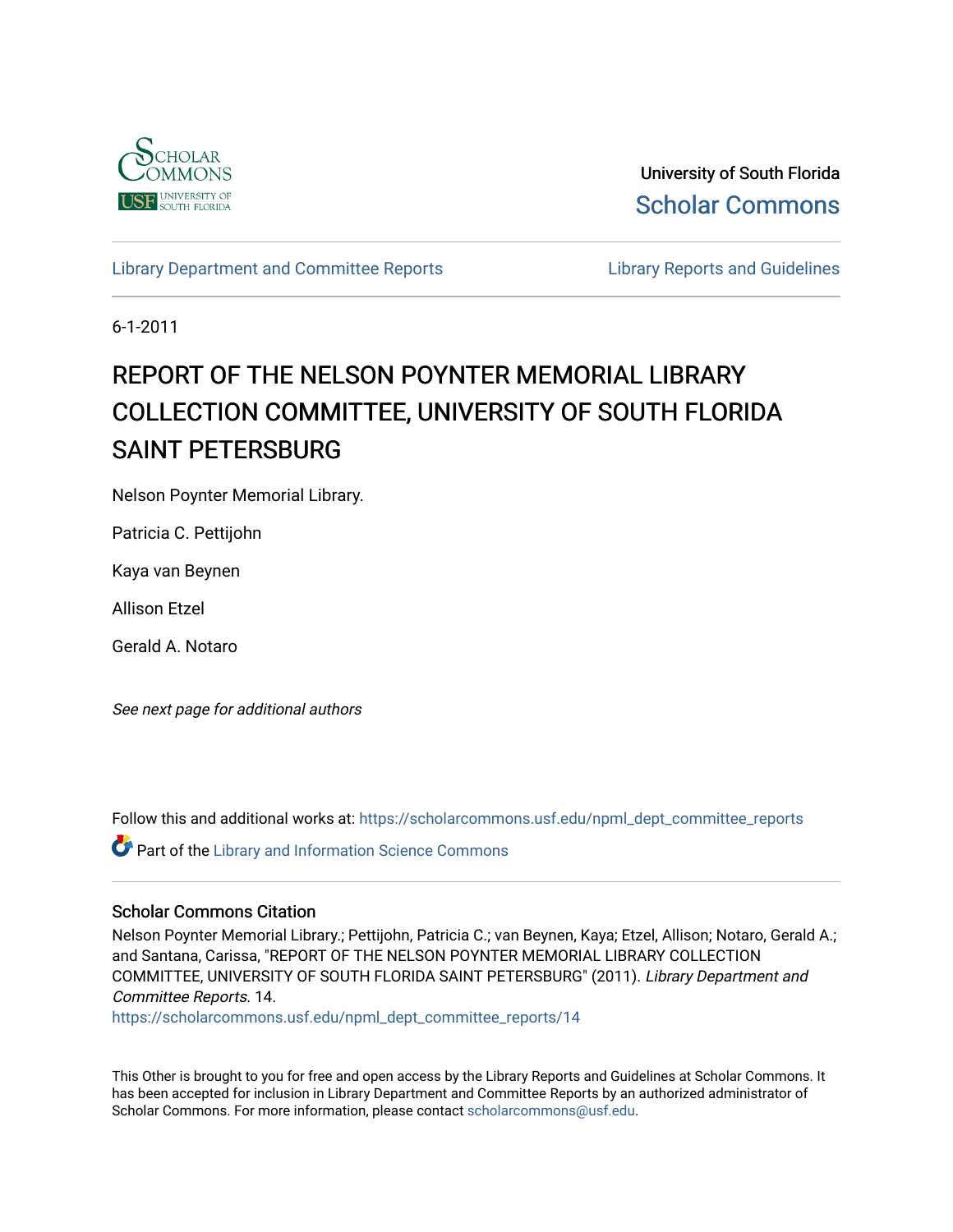## Authors

Nelson Poynter Memorial Library., Patricia C. Pettijohn, Kaya van Beynen, Allison Etzel, Gerald A. Notaro, and Carissa Santana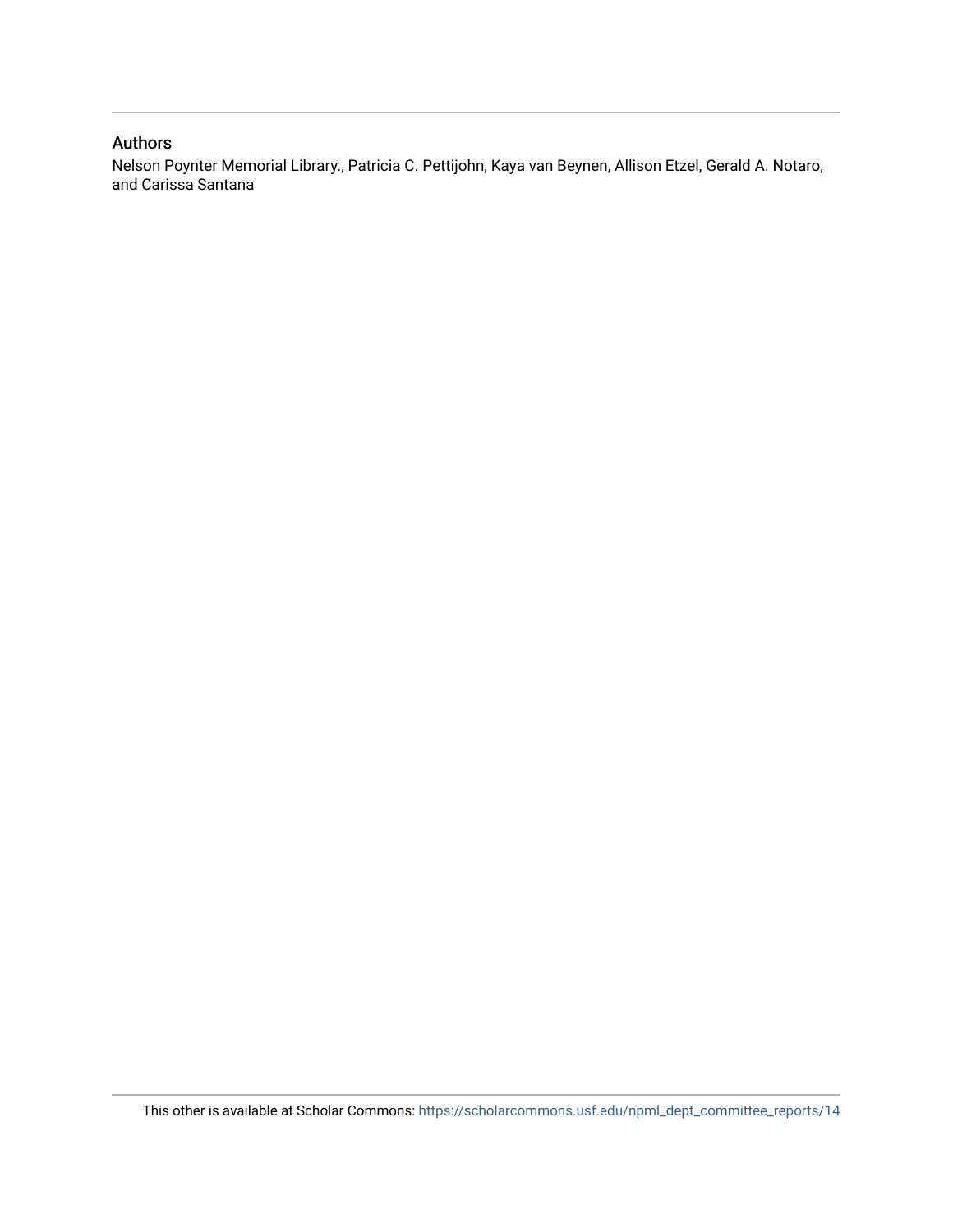

REPORT OF THE NELSON POYNTER MEMORIAL LIBRARY COLLECTION COMMITTEE, UNIVERSITY OF SOUTH FLORIDA SAINT PETERSBURG

June 2011

Committee Members:

Patricia Pettijohn, Chair Kaya van Beynen Allison Etzel Gerald Notaro Carissa Santana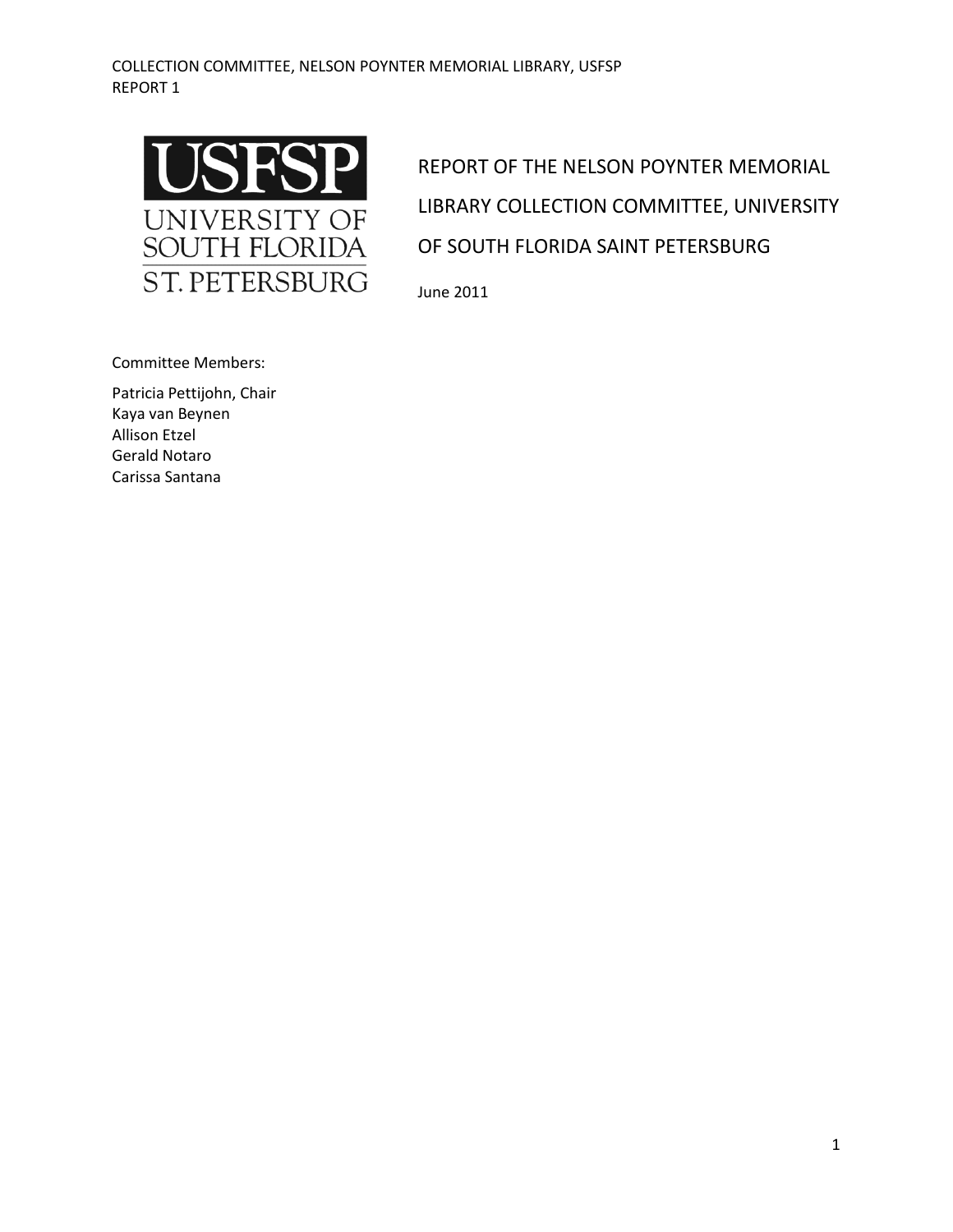#### **EXECUTIVE SUMMARY**

This report began as a charge from the Dean of Library to investigate the anticipated costs of electronic resources required to support university teaching and research; including staffing, staff training, licensing and purchasing of data and resources, and the technology required to store, and remotely access resources. The committee also examined expenditures on electronic resources by other institutions, both within State of Florida public higher education, and in comparison to institutions similar in size and programmatic characteristics to USFSP. After considering the many factors that must influence the one-time and recurring expenses, the Committee concludes that to provide electronic resources to the students, faculty and staff of USFSP similar to those currently available would require substantial investment in technology, staff, and training, in addition to the cost of purchasing and licensing electronic resources. Staff and staff training costs are for two new staff, and are based on salary surveys and salaries of current job openings. Costs of electronic resources are based on current USF systems resources, with the understanding that costing models do not include all of the USF library systems costs.

## **Costs Overview:**

| Recurring Costs, Electronic Resources Licensing: |              | 1,412,617. |
|--------------------------------------------------|--------------|------------|
| One Time Costs, Electronic Resources Purchasing: |              | 864,676.   |
| Recurring Costs, Staffing (2 persons):           |              | 124,024.   |
| Recurring Costs, Staff Training (2 persons):     |              | 11,206.    |
| One Time Costs, Staff Training (2 persons):      |              | 8,000.     |
| Recurring Costs, Technology:                     |              | 36,518.    |
| One Time Costs, Technology:                      |              | 34,563.    |
| <b>Total Recurring Costs:</b>                    | 1,584,365.   |            |
| <b>Total One Time Costs:</b>                     | 907,239.     |            |
| <b>Total Costs:</b>                              | \$2,491,604. |            |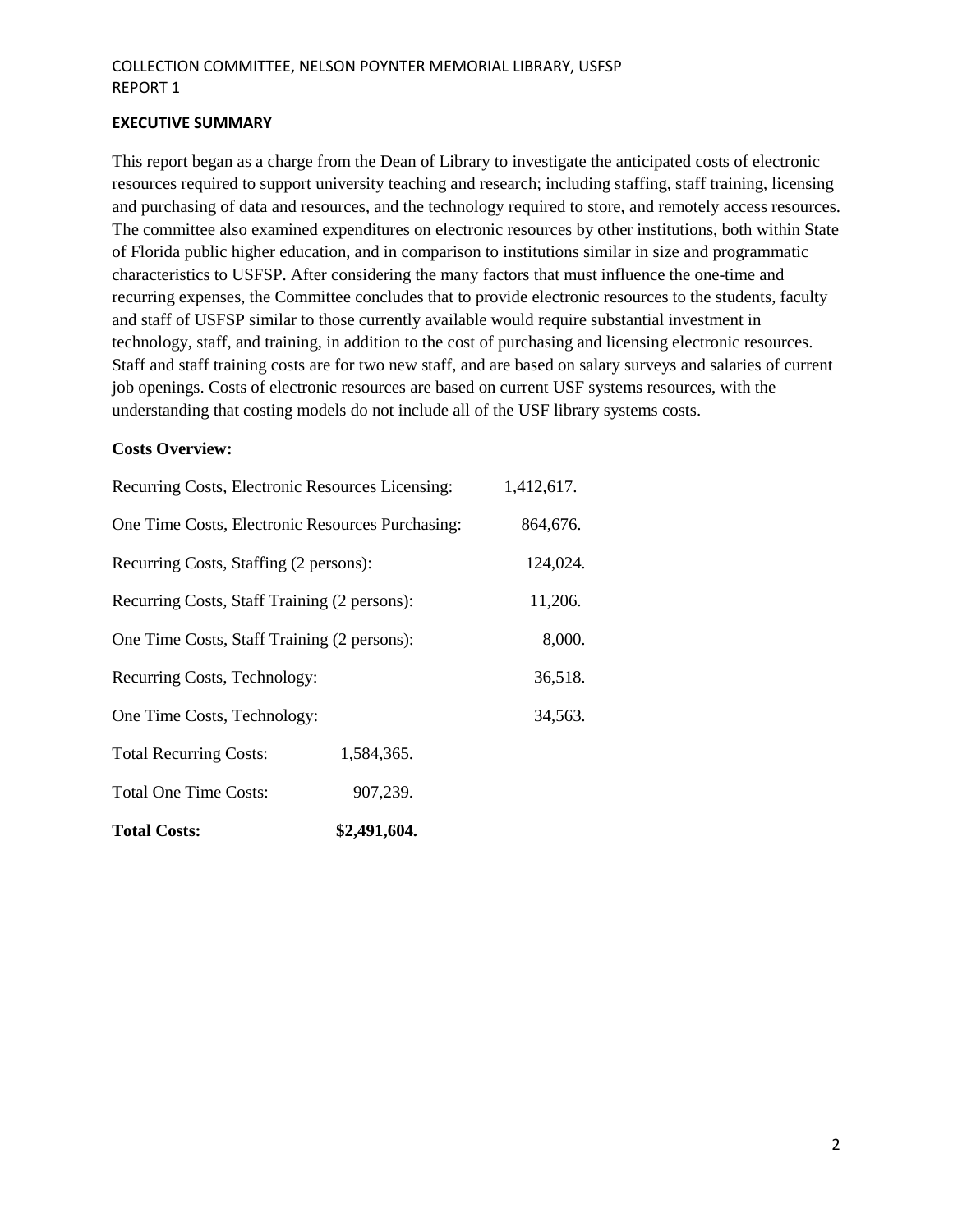## **Charge and overview**

The Collections Committee is charged with reviewing the electronic resources currently available to USFSP through participation in the USF library system digital collections. To understand the costs of USFSP independently providing an equivalent electronic resource collection, the committee has considered the costs of purchasing and licensing the resources, the staff required to manage and maintain the digital collection, including training costs, and the costs of establishing and maintaining necessary IT hardware and software to support electronic resources. To accomplish this goal the committee emphasized the expertise and participation of all members, with IT staff exploring systems costs, the acquisitions unit exploring costs of resource licensing and purchase, paraprofessional staff collaborating with librarians to explore the costs of training and staffing, and all members networking with colleagues at similar institutions to assess how current costs compare.

Generally speaking, electronic resources are licensed, rather than purchased, with recurring annual costs that are subject to inflationary price increases. Those resources that are purchased, meaning that the library has paid a substantive one-time price for the content, must also be licensed, requiring the library to pay an annual fee for online access to the resource. This fee may be nominal, or be priced higher than the initial cost of purchase. The committee has attempted whenever possible to obtain quotes from vendors for licensing and purchasing resources based on the FTE of USFSP, both because it is more accurate, and because it exploits licenses where pricing is determined by institutional characteristics. Where quotes were not possible, pricing is based on State University Library (SUL) pricing formulas when available, previous costs paid by USF when available, or pricing paid by institutions similar in size or other characteristics to USFSP.

To enable smaller institutions to afford electronic resources, most vendors have devised pricing models that take into consideration the relative size of the institution, using a number of variables, such as student FTE or Carnegie classification, often creating institutional categories, such as small, medium, or large, with different pricing structures. However, while this often results in lower total pricing for smaller institutions, the licensing cost per FTE is generally higher. Larger institutions enjoy other price advantages, in addition to lower per FTE costs: increased leverage in negotiating license terms and pricing, and application of economies of scale when costing staffing, training and technology hardware and software.

Finally, it must be remembered that the USF system has been acquiring electronic resources for many years, and has paid a number of large one-time payments for perpetual access to archival back files, and large datasets and databases, such as the JSTOR journal collection. The cost for USFSP to replace these resources would include substantive one-time costs—almost a million dollars without considering electronic books. Thus, start-up costs for acquiring content for USFSP would be considerable, combined with the anticipated initial costs for IT infrastructure investment, staff training, and new hires.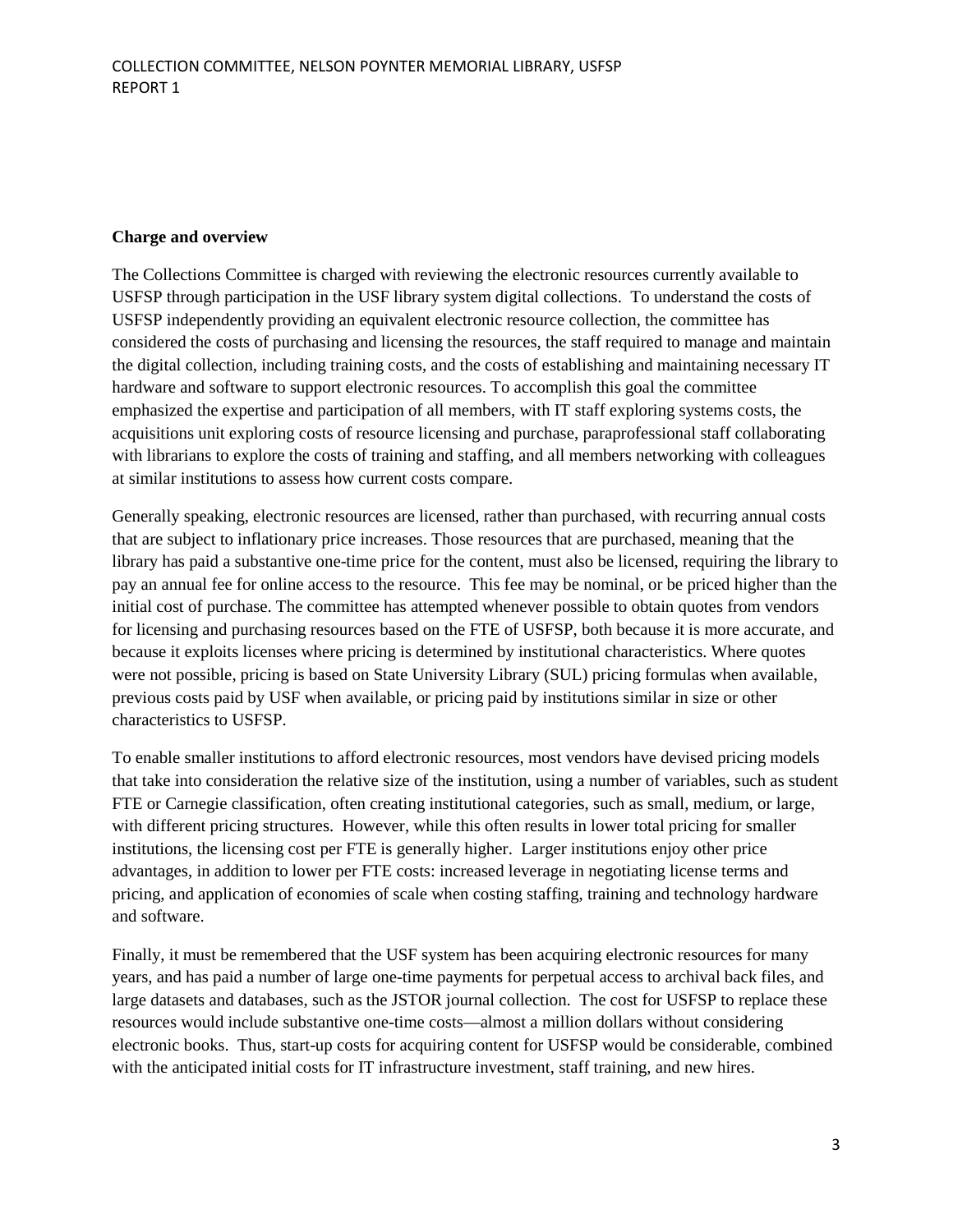The committee has also examined expenditures on electronic resources by other institutions, both within State of Florida public higher education, and in comparison to institutions similar in size and programmatic characteristics to USFSP. After considering the many factors that must influence the onetime and recurring expenses, the Committee concludes that to provide electronic resources to the students, faculty and staff of USFSP similar to those currently available would require substantial investment in technology, staff, and training, in addition to the cost of purchasing and licensing electronic resources.

## **Licensing and Acquiring Electronic Resources: Migration from Print to Digital**

As the Nelson Poynter Library migrates from a print to digital environment, savings that result from canceling obsolete formats are offset by the costs of licensing and purchasing electronic resources. In addition, the costs of architecting, developing and implementing effective systems to support electronic resources includes both high start-up costs and considerable ongoing expenses, to host, maintain and provide authenticated remote access to, e-resources.

In many cases there is a direct replacement of print with an electronic counterpart, allowing the library to cancel, for example, standing orders for annual volumes in series, such as *Contemporary Authors*, instead accessing the same content online, as part of a literary database—a searchable, *MLA*-indexed, full-text literary database, with content from *Twayne's* and *Scribner* series, as well as *Contemporary Authors*, along with selected peer-reviewed journals. In this scenario, the library cancels dozens of standing orders, continuations, and journal subscriptions, and reallocates funds from print to electronic accounts, to pay for the electronic resource. Since academic journals and series alike have long been subject to relatively high rates of annual inflation in subscription costs, averaging 9% a year, libraries initially hoped long term savings would result as publications moved to a "born digital" environment.

As an example of this principle, in 2004, the library spent \$237,981 on print serials, and less than \$30,000 on electronic serials, while in 2010, the library spent less than \$35,000 on print serials. With an expected inflation of 9% annually, the cost of USFSP's print serials would have risen to \$399,117 by 2010. In addition, the library has cancelled all microform subscriptions, at a savings of \$25,000 annually. Thus, while the proportion expended on electronic resources has increased, expenditures on print and microform resources has dramatically declined.

Comparing expenditures on electronic resources by FTE to other libraries of the State University Library system shows that while USFSP expends approximately \$115 per FTE student for electronic resources, the breadth and scope of the resources made available through the USF system far exceeds the print resources previously accessible to USFSP students. Simply put, USFSP enjoys access to an electronic resource collection costing close to 5 million for less than \$300,000. This is due in part to economies of scale, where the weight of USF's purchasing power facilitates favorable license negotiations, especially where per FTE license fees decline as total FTE increases. The USFSP library not only saves money on electronic resources that replace existing print subscriptions, but gains access to a wealth of resources appropriate to a major research university, helping to attract and retain faculty and students.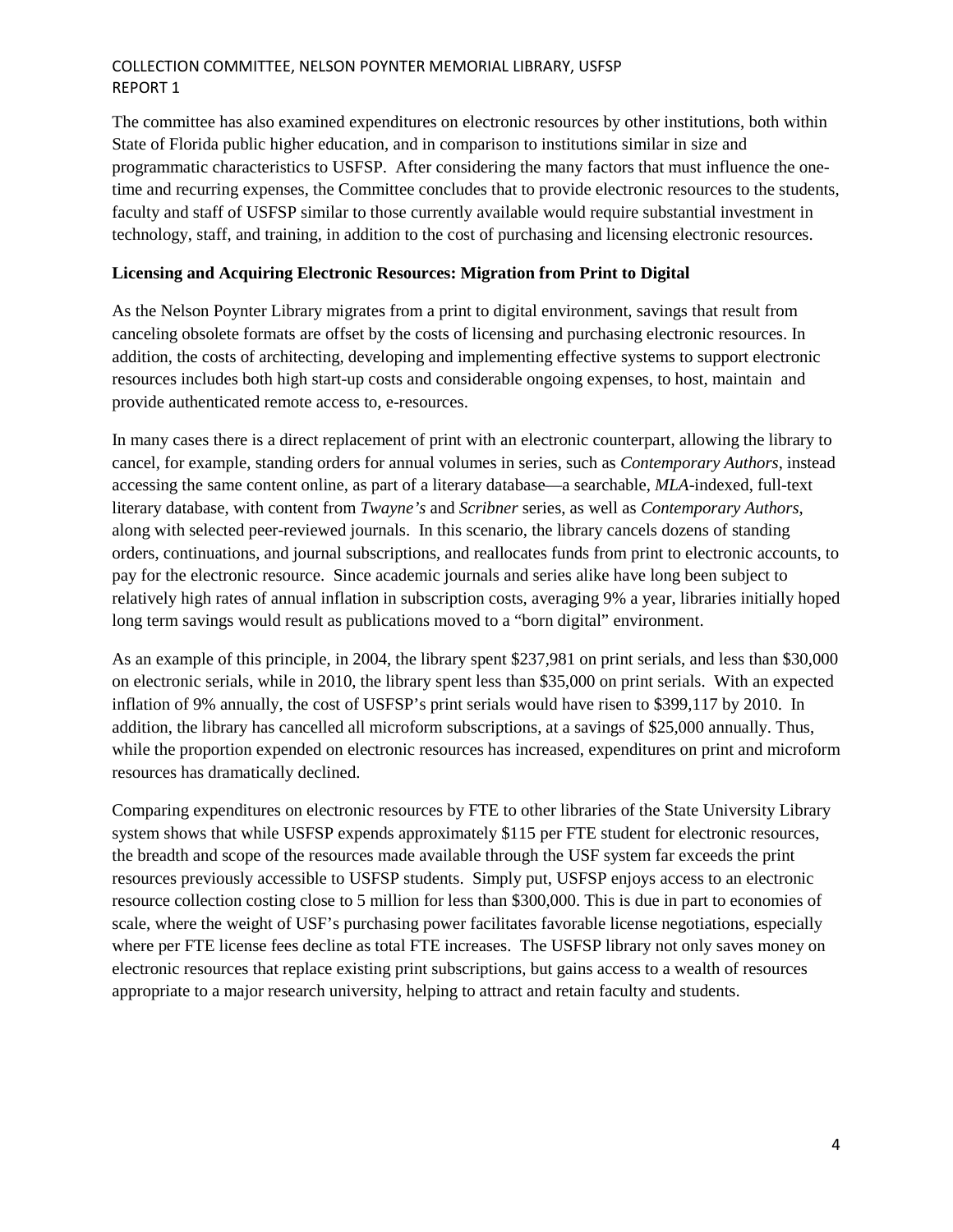# **Staffing**

Adequate support for autonomous electronic resource acquisition, cataloging and management requires the following core staff responsibilities:

- Create policies and procedures for electronic resource selection, acquisition, and cataloging
- Establish trials of e-resources, communicate with faculty about trials and new resources, and solicit feed-back for assessment of trials and new resources
- Initiate and sustain ongoing communication with major vendors, including negotiation of license terms
- Maintain a thorough understanding of digital license terms, clauses, standards and compliance issues
- Negotiate, revise and sign license agreements and other contracts
- Establish criteria for database renewal and retention decisions
- Collaborate with relevant consortia to leverage limited fiscal resources and benefit from shared services and pooled resources
- Oversee acquisition and implementation status
- Manage e-journal access and registration
- Manage publisher e-journal packages and bundled resources, including fiscal management and oversight
- Implement and manage access to electronic resources in compliance with license agreements, including access by Proxy and IP address ranges, and manage ongoing troubleshooting of electronic resource access.
- Implement and manage SFX or similar link resolution application
- Identify and monitor functionality of electronic resources
- Obtain, analyze and provide e-resource usage statistics, including links to statistical data at the title level
- Manage vendor updates, downtimes and announcements of general interest
- Obtain and provide acquisitions data for shared e-resource purchases
- Create and manage technical and bibliographic information and records
- Create, obtain and manage metadata that describes digital identifiers, providers, license agreements, terms of use, URI, and authorization information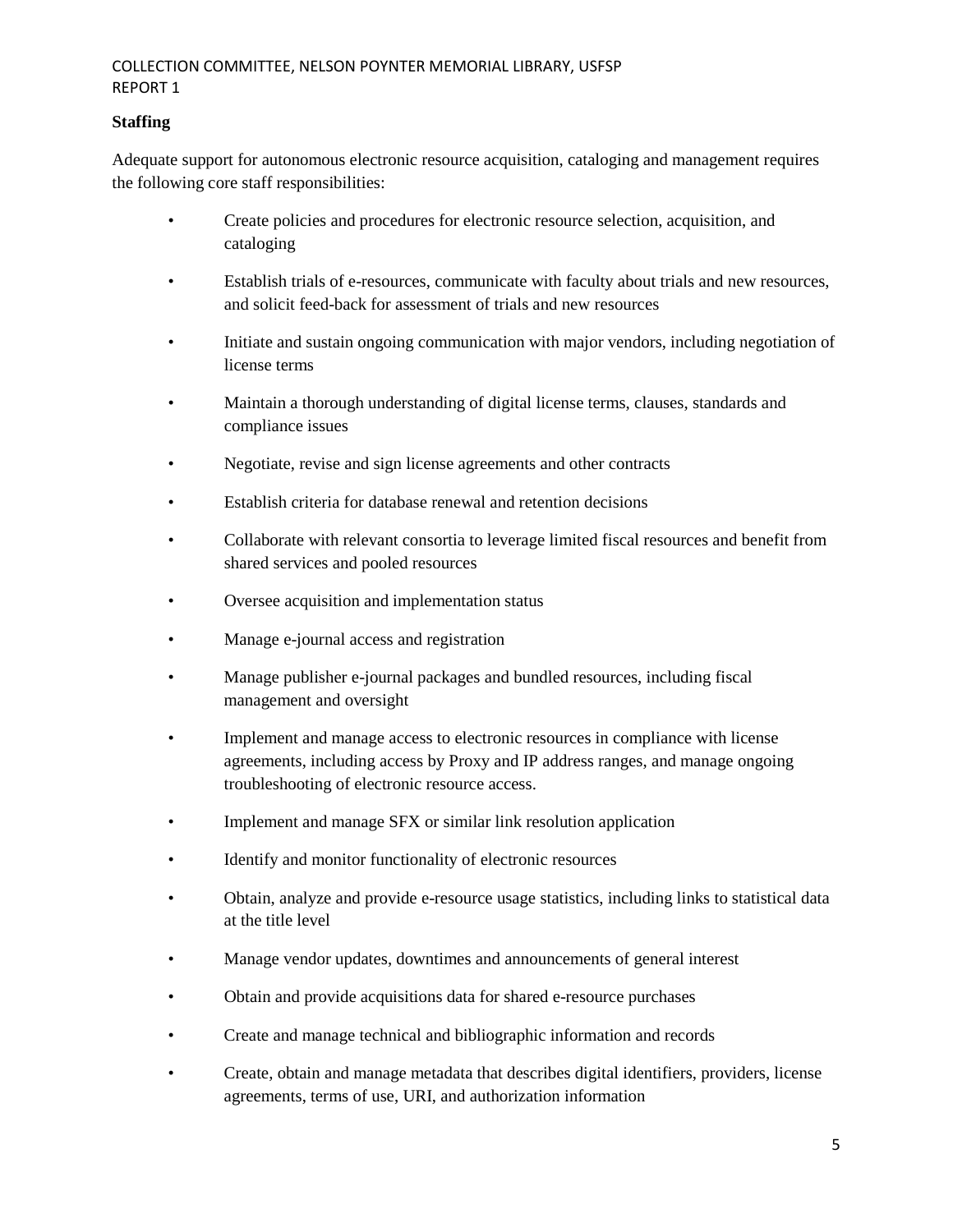- Administer accounts, configuration, tech support, and contact information
- Analyze and design workflows for staff and departments managing electronic resources
- Create macro-applications and other tools to automate and manage workflows

To meet these needs requires both additional staff, and training for existing staff members. The cost of recruiting and retaining skilled information technology staff is especially challenging, as these workers are in high demand in private industry, where salaries are generally higher. While the library can offer training to existing staff, or reassign librarians and library staff to take on key roles in electronic resource management and information technology, added responsibilities will require additional personnel. Whether the library hires one or more highly skilled technicians and IT professionals, an Electronic Resources Librarian, or both, the costs for these hires generally will exceed those of entry level salaries. The Committee reviewed advertised position openings using the Chronicle of Higher Education, the American Library Association website, ALAjobs.com, and the Association of College and Research Libraries jobline to determine current salary ranges for library IT specialists of all kinds, from entry level information analysts and technicians to database administrators, metadata librarians, and library systems managers. The committee also reviewed salary survey results from the Association of Research Libraries *2009 Salary Survey* for relevant job descriptions, including that of IT functional specialists, such as web developer and IT programmer. Using the average minimal salary of 64,796 for a functional IT specialist and 59,228 for a metadata librarian or an IT systems specialist, gives a total minimal staffing cost of \$124,024, excluding hiring costs.

## **Training**

Electronic resource librarian(s) and supporting technical services staff require continuous training and continuing education. Relationships between electronic resource vendors, publishers, and libraries can be complex due to the negotiating, licensing, and copyright issues that are part of the acquisition and implementation of e-resources. In addition to these aspects of acquiring electronic resources, electronic databases and other e-resources require ongoing maintenance and troubleshooting by systems staff, especially as technology continues to evolve and change. Staff will need to evaluate e-resources based on IT functionality and interoperability, usability, usage statistical data, and licensing terms, as well as content. As organizing and cataloging electronic resources differs substantially from cataloging physical items, staff will need both start-up and ongoing classes in metadata and e-resource cataloging. Finally, decisions concerning the continuation of licenses and subscriptions require ongoing evaluation, as database content and interfaces frequently change.

An environmental scan was conducted to investigate the varieties of training available for individuals who may take on new job duties in the future and/or for new hires that must continue their education in these areas. Training topics include classes on electronic resource acquisition, focused on developing e-resource acquisition policies; digital licensing, a main component of acquiring electronic resources; and strategizing and negotiating as elements of digital licensing strategies, including tips for maintaining digital licenses. Electronic resource assessment courses provide insight into the components that go into